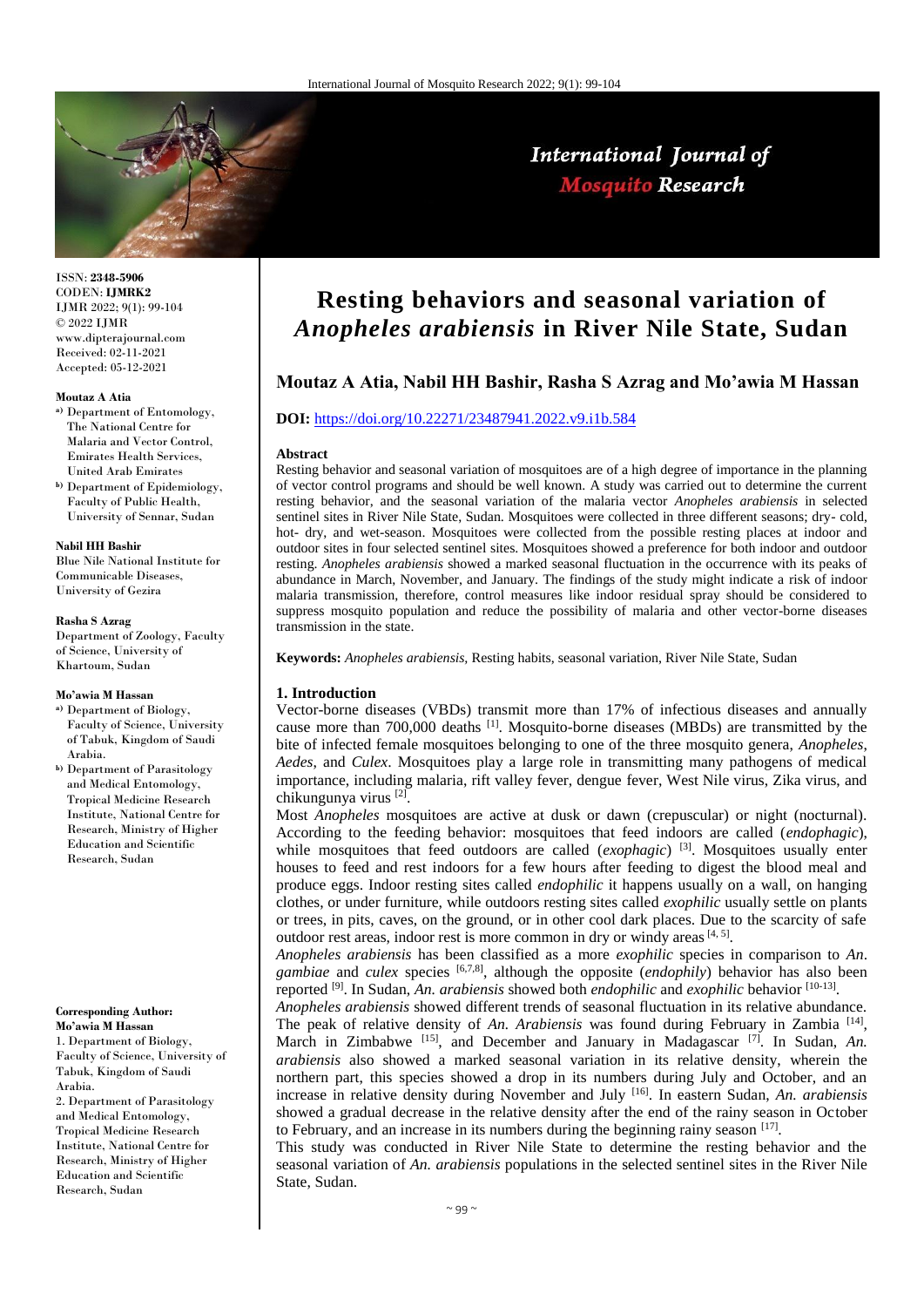#### **2. Materials and Methods**

## **2.1 Study Areas**

River Nile state is one of the northern states of Sudan and is among 18 Sudanese states  $(16 - 22)$ <sup> $\prime$ </sup> N and 30 – 32 E) (Figure 1). The area of the state is about  $22,123 \text{ km}^2$  (47,152 sq mi), and the estimated population until the year 2017 was 1,472,257. The average rainfall ranges between (150- 25) mm, the relative humidity does not exceed 59, and the average temperatures are between (47 °C - 8 °C) degrees. Water sources include the River Nile, the Atbara River, and the valleys. The state is covered with different types of vegetation such as *Vallechia Flava* (Forssk) (Salam) and *Capparis decidua* (Tondob). The arid semi-desert areas of the state are characterized by sand and silt soils in many parts, with vertisol soil on the riverine ecosystem  $[18]$ .

## **2.2 Study Sites**

The study was carried out in four sentinel sites; (Albawga, Alzidab, Soola, and Gandato) (Figure 1). The sentinel sites were selected based on; part of the approved national sentinel sites, have intensive agricultural activities, availability of the different breeding places, expected environmental change due to the construction of the Merowe Dam, the impact of the local gold mining activities, and the high densities of mosquitoes in previous entomological surveys conducted during 2014 (unpublished documents).

### **2.2 Entomological sampling method**

By using Pyrethrum Spray Catches (PSCs), mosquitoes were collected from each sentinel site in three different seasons; hot-dry season (March -June), wet or rainy season (July – October), and cold- dry season (November –February). In each sentinel site, mosquitoes were knocked down in (7-9) rooms of different types (bricks and mud-built rooms) every month from March 2015 to February 2016. In each sentinel site, mosquitoes were knocked down between 06:00-8:00 a.m. The knocked down mosquitoes in each room were then placed in Petri dishes (and/or paper cups) lined with moist cotton and filter paper and transported to the insectary. The persevered mosquitoes were identified to species level.

The field-collected mosquito species were categorized based on abdominal status following WHO Protocol; the unfed (U), freshly-fed (FF), semi-gravid (SG), and gravid (G) female mosquitoes [4], and measured according to the ratio of the fullfed: semi-gravid and Gravid (FF:SG and G) female mosquito by PSC [19-21] .



**Fig 1:** A map of the River Nile State, Sudan showing the study sites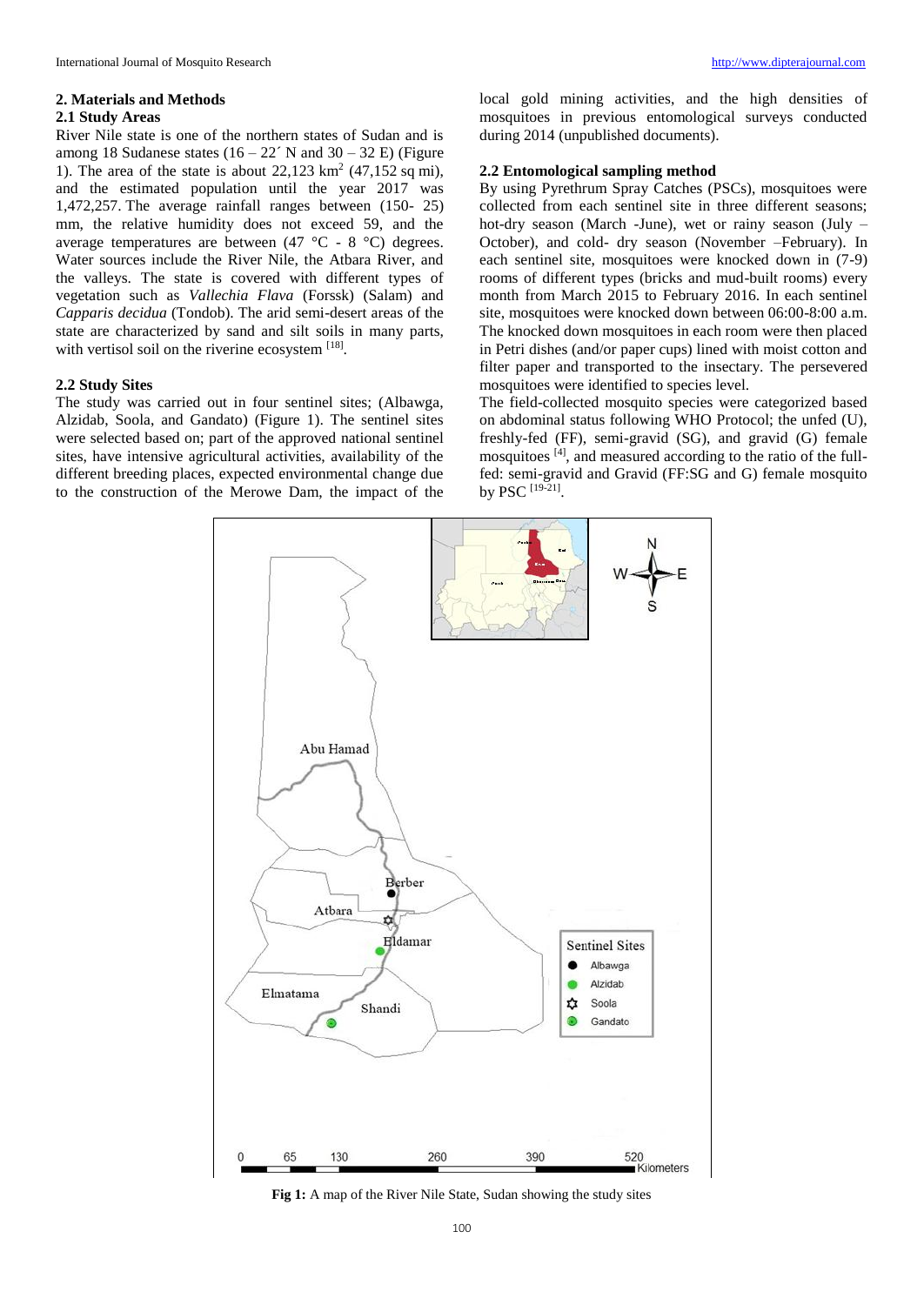Entomological data were analyzed using the computer software SPSS ver. 22. Several statistical tests were used; descriptive analysis was used to determine *endophilic* behavior of mosquitoes. Kruskal-Wallis test was used to compare the relative abundance of *Anopheles arabiensis* mosquito during 12 months of collection periods.

#### **3. Results**

# **3.1 Resting habitats of** *Anopheles arabiensis* **species in the selected sentinel sites**

Using the Pyrethrum Spray Catches (PSCs) method, A total of (417) specimens were examined for their abdominal status. The proportion of the freshly-fed (FF) to semi-gravid (SG), and Gravid (G) females varied for different mosquitoes (Table.1). Overall, the ratio for *Anopheles arabiensis* showed a preference for *endophilic* behavior (FF: SG and  $G = 1:1.1$ ) (Table 1).

In the four sentinel sites, the female *Anopheles arabiensis* had different abdominal status. Of the total females examined (417); 179 (42,9%), 153 (36,7%), 65 (, and 20 were from Albawga, Alzidab, Soola, and Gandato, respectively (Table 2). *Anopheles arabiensis* showed a preference for *endophilic* behavior in Albawga (FF: SGG=1: 1.5) and Soola (1: 1.4),

and a relative preference for *exophilic* behavior in Alzidab (1.14:1) and Gandato (4:1) sites, respectively (Table 2).

Of the total females examined (417); 145, 58, and 214 were in hot-dry, wet and cold-dry seasons, respectively (Table 3). *Endophilic* and *exophilic* behavior varied among the three different seasons in the study area. *Anopheles arabiensis* had a preference to rest indoors during the hot-dry season and wet-season (FF:  $SGG = 1:1.2$ , and 1.3 respectively) and a tendency to rest outdoor during the cold-dry season (1.6:1 (Table. 3).

# **3.2 Seasonal variation of** *Anopheles arabiensis* **in the sentinel sites**

The seasonal oscillations of overall *An. arabiensis* population collected by PSCs is shown in (Figure 2). *Anopheles arabiensis* showed distinct seasonal fluctuation in their abundance during 12 months of collection periods (Figure 2). Using the Kruskal-Wallis test, a significant difference was observed in the mean density of *An. arabiensis* between the different months of the study (Chi-sq.  $= 36.78$ ;  $P = 0.00$ ). In the study area, *An. arabiensis* occurred throughout the months of the surveys and showed three high peaks of abundance in March (5.5 $\pm$ 1.9), November (4.0 $\pm$ 1.5), and January (2.2 $\pm$ 0.9).

**Table 1:** Abdominal status of female *Anopheles arabiensis* mosquitoes captured indoors**.**

| <b>Total females examined</b> | <b>Abdominal Status</b> |            |            |           |                                  |  |
|-------------------------------|-------------------------|------------|------------|-----------|----------------------------------|--|
|                               | UF                      | FF         | SG         |           | <b>Status Ratio FF: SG and G</b> |  |
|                               | $18\%$                  | 162(38.8%) | 156 (37.4% | 24 (5.7%) |                                  |  |

| <b>Table 2.</b> The abdominal status of females <i>Anopheles drubbenses</i> mosquito recorded muoofs. |                               |                         |            |            |             |                     |  |
|-------------------------------------------------------------------------------------------------------|-------------------------------|-------------------------|------------|------------|-------------|---------------------|--|
| <b>Sentinel sites</b>                                                                                 | <b>Total females examined</b> | <b>Abdominal Status</b> |            |            |             | <b>Status Ratio</b> |  |
|                                                                                                       |                               | UF                      | FF         | <b>SG</b>  |             | FF: SG and G        |  |
| Albawga                                                                                               | . 79                          | 30(16.7%)               | 60 (33.6%) | 77 (43%)   | $12(6.7\%)$ | 1:1.5               |  |
| Alzidab                                                                                               | 153                           | 33 (21.6%)              | 64 (41.8%) | 53 (34.6%) | 3(2%)       | 1.14:1              |  |
| Soola                                                                                                 |                               | 12 (18.5%)              | 22 (33.8%) | 22 (33.8%) | $9(13.8\%)$ | 1: 1.4              |  |

**Table 2:** The abdominal status of females *Anopheles arabiensis* mosquito recorded indoors.

**Table 3:** Ratio of females *Anopheles arabiensis* mosquito with different abdominal status recorded indoors during three seasons.

Gandato  $\begin{array}{|c|c|c|c|c|c|c|c|c|} \hline \end{array}$  (0 (0  $\begin{array}{|c|c|c|c|c|c|c|c|} \hline \end{array}$  16 (80%)  $\begin{array}{|c|c|c|c|c|c|} \hline \end{array}$  4 (20%)  $\begin{array}{|c|c|c|c|c|c|c|} \hline \end{array}$  4:1

| <b>Seasons</b>           | <b>Total females examined</b>        | Abdominal Status |                 |            |                 | <b>Status Ratio</b> |
|--------------------------|--------------------------------------|------------------|-----------------|------------|-----------------|---------------------|
|                          |                                      | UF               | FF              | SG         |                 | FF: SG and G        |
| Hot- dry                 | 145                                  | 47 (32.4%)       | 34(23.4)        | 42 (29%)   | 22 (15.2%)      | 1:1.2               |
| Wet                      | 58                                   | 0%) (            | 14 (24.1%)      | 44 (75.9%) | $0(0\%)$        | 1:3                 |
| Cold- drv                | 214                                  | 28 (13.1%)       | 14 (53.3%)      | 70 (32.7%) | $2(0.9\%)$      | 1.6:1               |
| $T$ $T$<br>$\sim$ $\sim$ | $\cdots$<br>$\sim$<br>$\blacksquare$ | $\sim$ $\sim$    | $\cdot$ $\cdot$ | $\sim$     | $\cdot$ $\cdot$ |                     |

 $UF =$  unfed females.,  $FF =$  freshly-fed females.,  $SG =$  semi-gravid females.,  $G =$  gravid females.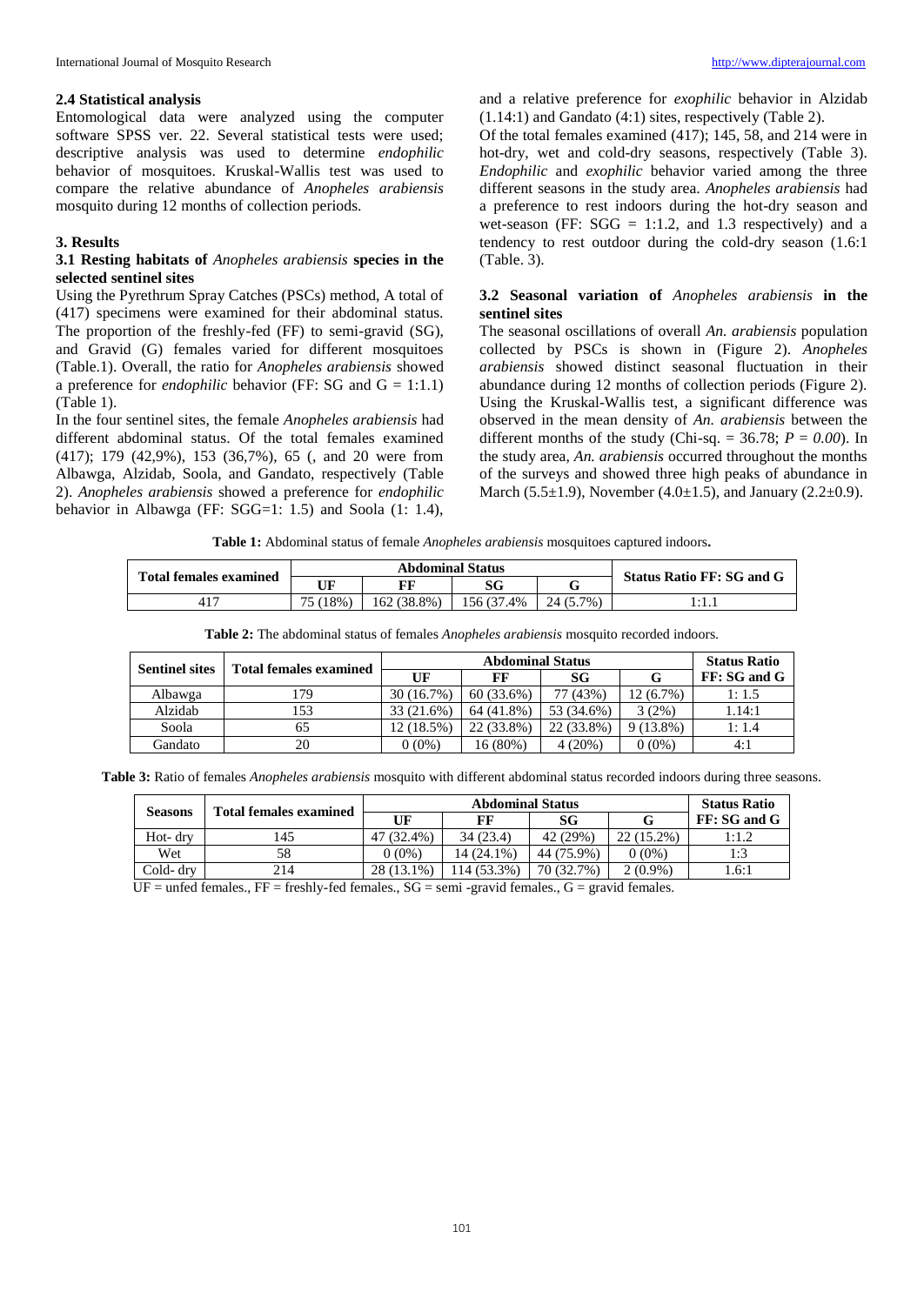

**Fig 2:** The seasonality of *Anopheles arabiensis* collected indoors using the Pyrethrum Spray Catches method in the River Nile State, Sudan (March 2015- February 2016)

# **Discussion**

Information on the indoor resting and seasonal dynamics of female mosquito species is important to understand the epidemiology as well for designing better control strategies against mosquito-borne diseases. This study was conducted to determine the *endophilic* behavior and seasonality of the malaria vector *Anopheles arabiensis* in River Nile state, Sudan. Such information will be of great value for the control program in the area to focus on effective intervention measures to suppress the mosquito vectors in the area.

Three hundred and twenty-three bedrooms were sprayed in the four constant sentinel sites in the study area. Moreover, the occurrence of the *Anopheles arabiensis* at indoor sites in the area is of epidemiological interest. This finding might indicate a risk possibility of indoor transmission of malaria, lymphatics filariasis, and other mosquito-borne diseases [22-25]. During the study period, indoor residual spray (IRS) is not carried out at the correct time due to the scarcity of budgets, and covering with bed nets is not one of the control strategies adopted in the state. IRS has limited impact if it is carried out too late in relation to peak transmission [26]. The use of insecticides on bed nets (ITNs), eaves curtains, durable linings, or IRS, all have the potential to keep drive malaria vectors outdoors [27-29] .

according to their abdominal conditions, the freshly-fed: semi-gravid and gravid (FF: SGG) [19-21] . *Anopheles arabiensis*, showed a varied preference of resting behavior in the surveyed sentinel sites. The ratio of freshly-fed to semigravid and gravid (FF: SGG) for *An. arabiensis* indicated that this species is *endophilic* and it had a tendency to rest indoors (FF: SGG= 1: 1.5 and 1: 1.4 in Albawga, and Soola sites, respectively). In contrast, *An. arabiensis* showed a preference for outdoor resting in Alzidab (FF: SGG= 1.14:1) and a greater tendency to rest outdoor in Gandato site (FF: SGG= 4:1). However, the difference in resting behavior is common for *An. arabiensis,* which is known to be *exophagic*, *zoophilic*, and *exophilic* [13, 30-33] .

The results of abdominal status also showed that *An. arabiensis* had a different resting behavior during three seasons (*i.e*. cold-dry, hot-dry, and wet seasons). The ratio of (FF: SGG) for *An. arabiensis* showed that this species had a moderate tendency to rest indoors during hot-dry and wet seasons (FF:SGG= 1:1.2 and 1:1.3), respectively. In addition, this species showed a high preference for outdoor resting during the cold dry season (FF: SGG= 1.6:1). A similar observation was reported in India recorded monthly variation in the densities of several mosquito species resting indoors [34] .

Knocked-down mosquitoes from indoors were graded

Moreover, the high proportion of freshly-fed mosquitoes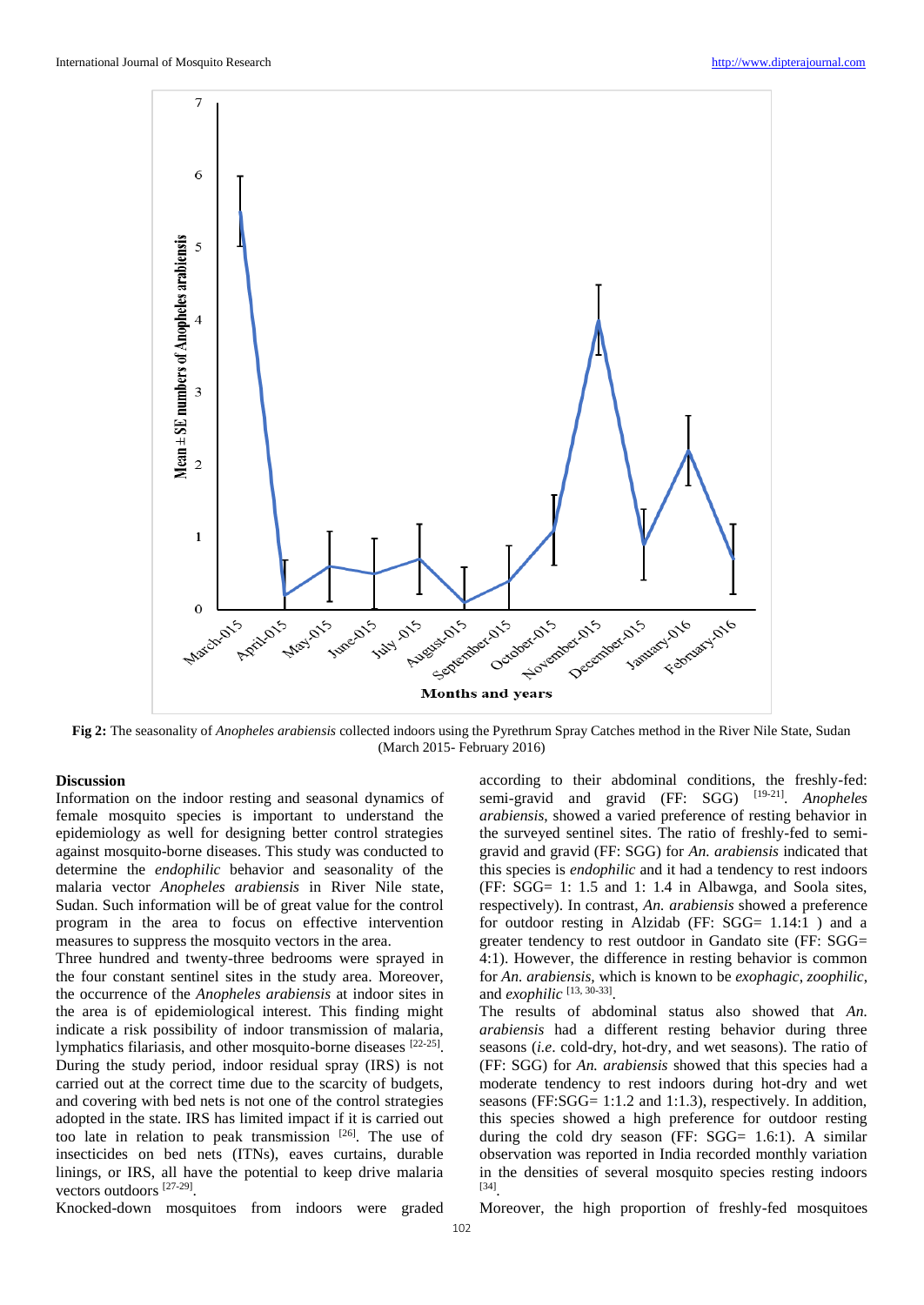caught from indoors in different sentinel sites in the area might indicate that these mosquitoes are more *endophagic* and *anthroponotic* species. These mosquitoes might also be *exophagic* species but have *endophilic* trendy and hence after taking a blood meal they rest at indoor sites. These differences in feeding and resting behavior are common in mosquito species. In the Blue Nile and Khartoum states, *An.arabiensis*  was found infected with (RVF) virus, so it becomes important to connect between human and entomological studies  $[35, 36]$ . Otherwise, *An. arabiensis* might have a high tendency for indoor resting than the other mosquito species recorded in the PSCs. A previous study conducted in the Blue Nile State revealed that *An. arabiensis* was collected in a higher proportion at indoor sites [10] . *Anopheles arabiensis* was found more *exophilic* and *zoophilic* in Northern State [11], in contrast, in eastern Sudan, showed both *endophilic* and *exophilic* behavior [12], while in Khartoum state it showed *endophilic* and *anthropophilic* behavior <sup>[30]</sup>, also, in Ethiopia <sup>[31]</sup> and Tanzania<sup>[32, 33]</sup>.

The monthly fluctuation of *An. arabiensis* was investigated in the surveyed sentinel sites using PSCs. The overall data showed that this species occurred throughout the year with three peaks of abundance during March  $(5.5 \pm 1.9)$ , Nov.  $(4.0)$  $\pm$  1.5), and Jan. (2.2  $\pm$  0.9). More precisely, the major peaks of abundance for this species were in March and November. This finding indicates that *An. arabiensis* is non-seasonal species and it is consistent with the data obtained above on variation of the mean density of *An. arabiensis* during the three seasons (*i.e*. cold-dry, hot-dry, and wet), since the months of the three peaks of abundance, were during cold-dry (November and January) and hot-dry (March) seasons. This finding is consistent within data on the malaria cases and their peaks of transmission in the State [37].

In Gedarif State, the density of *Anopheles* mosquitoes including *An. arabiensis* peaked in October, November, and December [38]. Although *An. arabiensis* also showed distinct monthly fluctuation in the mean density in each of the four surveyed constant sentinel sites, this species was completely absent from during Aug. in Albawga, May – Aug. in Alzidab, April – May, and July in Soola sites. In addition, *An. arabiensis* were collected only during four months (March, December, January, and February) in the Gandato site. However, the seasonal dynamics of *An. arabiensis* in Albawga and Alzidab sites had a similar pattern to that of the overall data whereas, the peaks of abundance for this species in Soola and Gandato showed a different trend. This variation could be due to the difference in availability of larval habitats between the surveyed sentinel sites which contributes to the distribution and abundance of adult mosquitoes. It has been suggested that larval habitats have a direct influence on the relative density of adult mosquitoes in a certain area [39].

## **Conclusions**

*Anopheles arabiensis* has a preference for both indoor and outdoor resting. This finding might indicate the risk of indoor and outdoor MBDs transmission. On the other hand, *An. arabiensis* showed a significant pattern of seasonality, with three peaks in March, November, and January, these findings are of importance in the planning of suitable intervention for mosquito control in the River Nile State.

#### **Acknowledgments**

The authors highly appreciate the efforts of the Malaria

Control Program, Ministry of Health, River Nile state in providing the facilities during the study period, and the staff of Blue Nile National Institute for Communicable Diseases, University of Gezira, for their kind help and support during this study.

#### **References**

- 1. WHO. Vector-borne diseases. http://www.who. int/mediacentre/factsheets/fs387/en/. Accessed 28 Oct 2016.
- 2. Schulz C, Becker SC. Mosquitoes as Arbovirus Vectors: From Species Identification to Vector Competence. Mosquito-borne Diseases. 2018, 163-212.
- 3. UNICEF. Review of independent evidence supporting vector control activities, 2017, Headquarters, 3 UN Plaza, New York, NY 10017 www.unicef.org.
- 4. WHO. Malaria Entomology & vector control. Guide for Participants. World Health Organization, Geneva, Switzerland. 2013.
- 5. Rozendaal JA. Vector Control Method for used by individuals and communities, WHO. 1997;398:20.
- 6. Mahande A, Mosha F, Mahande J, Kweka E. Feeding and resting behaviour of malaria vector, *Anopheles arabiensis* with reference to zooprophylaxis. Malaria Journal. 2007. doi:10.1186/1475-2875-6-100.
- 7. Rajaonarivelo V, Le Goff G, Cot M, Brutus L. Anophelines and malaria transmission in Ambohimena, a village of the occidental fringe of Madagascar Highlands. Parasite. 2004;11:75-82.
- 8. Tirados I, Costantini C, Gibson G, Torr SJ. Bloodfeeding behaviour of the malarial mosquito *Anopheles arabiensis*: implications for vector control. Med Vet Entomol. 2006;20:425-437.
- 9. Faye O, Konate L, Mouchet J, Fontenille D, Sy N, Hebrard G *et al*. Indoor resting by outdoor biting females of *Anopheles gambiae* complex (Diptera: Culicidae) in the sahel of northern Senegal. J Med Entomol 1997;34:285-289.
- 10. El Amin YE, Elaagip AH, Frah EA, Hassan MM, El Rayah IE, Mohammed YO. Fauna of mosquitoes in endemic areas of malaria and lymphatic filariasis at Ed Damazin Locality, Blue Nile State, Sudan. International Journal of Current Research. 2013;5(5):1151-1154.
- 11. Dukeen MY, Omer S. Ecology of malaria vector *Anophele*s *arabiensis* Patton (Diptera: Culicidae) by the Nile in north Sudan. Bulletin of Entomological Research. 1986;76:451-467.
- 12. White GB. Malaria vector ecology and genetics. British Medical Bulletin. 1982;38:207-212.
- 13. Haridi A. Partial exophily of *Anopheles gambiae* species B in the Khasem Elgirba area in eastern Sudan. Bulletin of the World Health Organization. 1972;46:39-46.
- 14. Kent RJ, Thuma PE, Mharakurwa S, Norris DE. Seasonality, Blood Feeding Behavior, and Transmission *of Plasmodium Falciparum* by *Anopheles Arabiensis* after an Extended Drought In Southern Zambia. Am J Trop Med Hyg. 2007;76(2):267-274.
- 15. Mpofu SM. Seasonal vector density and disease incidence patterns of malaria in an area of Zimbabwe. The Royal Society of Tropical Medicine and Hygiene, 1985;79(2):169-175.
- 16. Dukeen MYH, Omer MS. Ecology of the malaria vector *Anopheles arabiensis* Patton (Diptera: Culicidae)